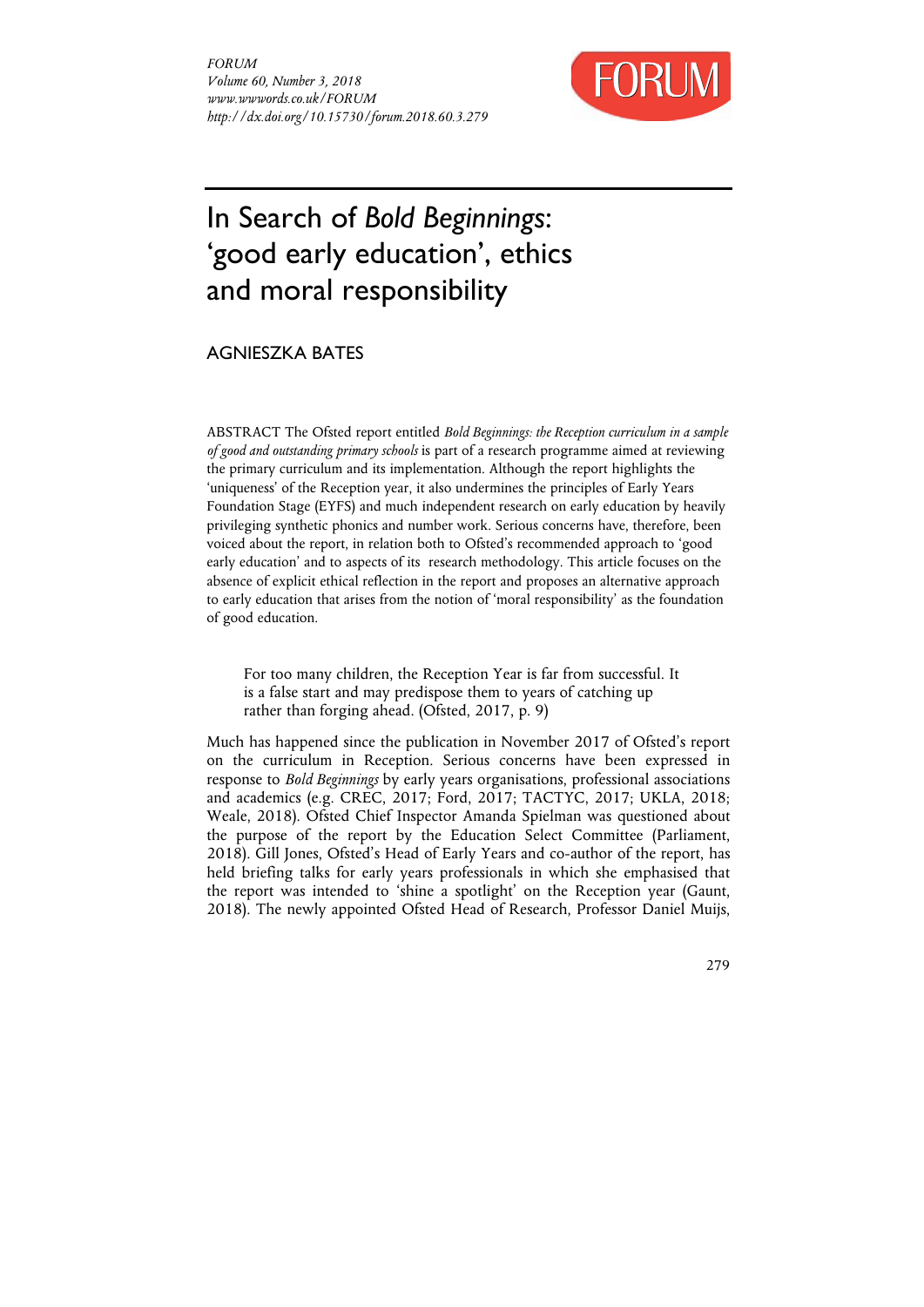emphasised during his first public appearances in his new role that 'being evidence-informed is a moral duty' (IOE, 2018; Muijs 2018). Although he is yet to articulate an explanation of the notion of 'moral duty', it is a welcome direction of travel, given the notable silence on morals and ethics in *Bold Beginnings*. The report was published prior to the appointment of Professor Muijs, but its ambition to define 'good early education' (Ofsted, 2017, p. 4) could have begun with a reflection on what 'good' for children actually means and how this might be enacted. Instead, the report has created a dichotomy between *Bold Beginnings* and a 'false start', pointing the reader in two opposite directions and taking attention away from the vast territory in between. This article, therefore, takes up the idea of 'moral duty' to examine two issues arising from the absence of explicit engagement with ethics and morals in *Bold Beginnings*. First, in the territory in between *Bold Beginnings* and a 'false start' important questions arise about the meaning of childhood in relation to children's education, human life and the world we live in, which is also the 'children's world' (Alexander et al, 2010). Many of these questions have been addressed in the Cambridge Primary Review (Alexander et al, 2010), the most comprehensive review of primary education since the Plowden Report, which has been ignored by English policymakers post 2010. The second issue concerns the 'methodology' developed for generating the findings presented in *Bold Beginnings*, and particularly the problematic role of Ofsted inspectors acting as researchers collecting research data in schools, presumably within the hierarchical power relationships established within Ofsted inspection regimes. The 'existential threat' (Richards, 2018, p. 129) that inspectors pose to teachers during Ofsted inspections, combined with the tendency of schools to 'perform' to inspectors (Perryman, 2009), may have compromised both the ethics of voluntary participation and the validity of the data collected by inspectorresearchers. This article now proceeds to develop these issues and concludes by proposing an alternative *bold beginning*.

## **'Good Early Education' and the Issue of Ethics**

The territory between *Bold Beginnings* and a 'false start' is imbued with ethical significance. Exploring this territory is a complex task, because questions about 'ethics' and 'morals' generate multiple, sometimes contradictory, answers. 'Morals' and 'morality' have traditionally referred to the distinction between 'right' and 'wrong' or 'good' and 'bad', while 'ethics' has pertained to rules, codes and norms that guide moral conduct (Freakley & Burgh, 2001). What is considered to be 'moral' may vary between individuals and societies and may change even within an individual's lifetime. What counts as moral behaviour has been codified from different starting points, yielding a number of ethical perspectives. For example, ethics of duty prescribe rules for moral conduct such as respect for others from a premise that respecting the dignity of others is intrinsically good. The United Nations Convention on the Rights of the Child (UNICEF, 1989, p. 4) is an example of this ethical perspective as it sets out an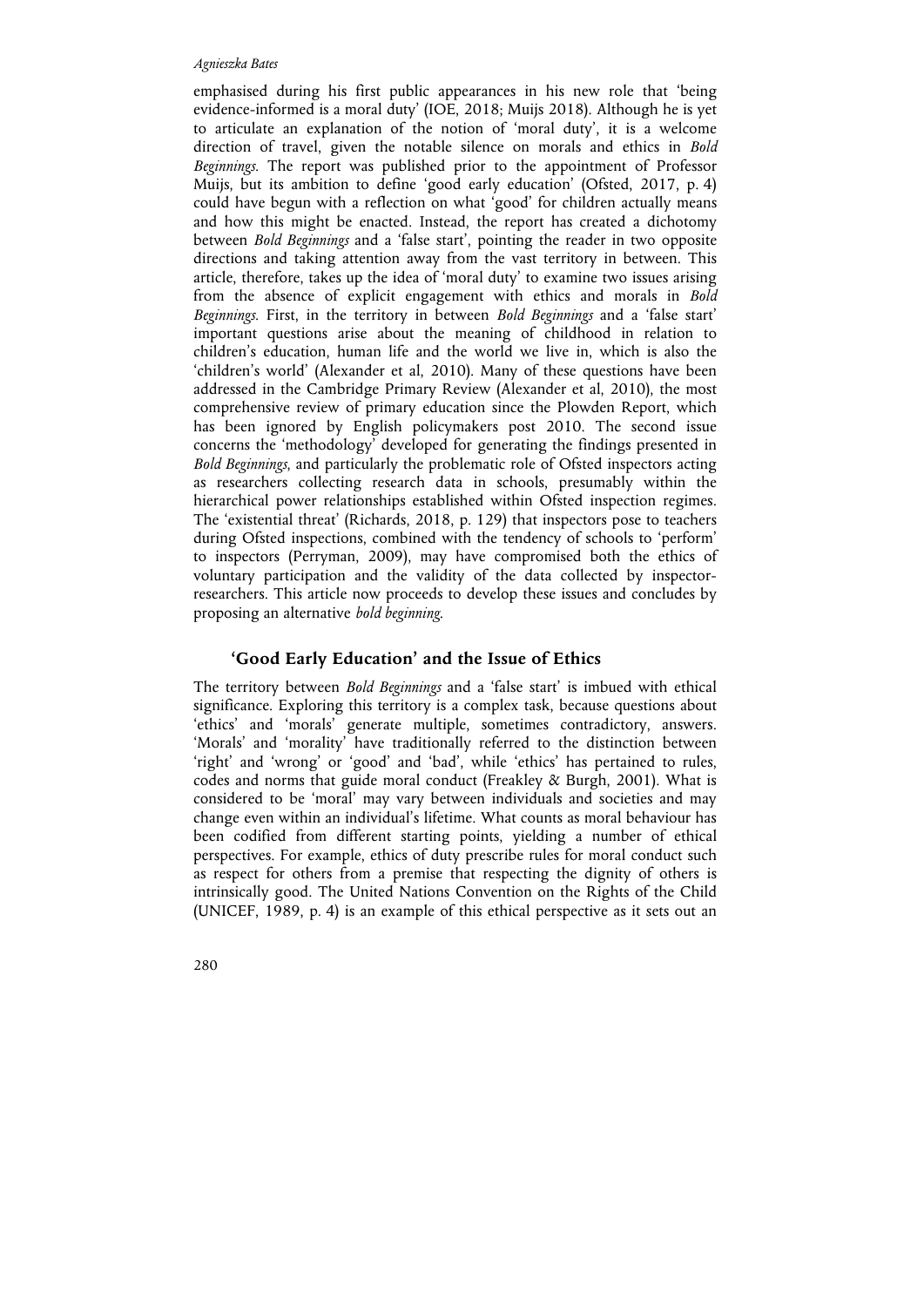obligation that '[i]n all actions concerning children ... the best interests of the child shall be a primary consideration'. Ethical judgement is, however, complex even in this seemingly simple obligation: what may be considered to be in the best interests of the child now may bring about unforeseen problems in the future. The focus of consequentialist ethics is on actions that are considered to be right or wrong by virtue of their consequences. If the outcome is considered to be 'good' or 'right', then the end (i.e. the outcome) may justify the means used for its achievement. This ethical perspective, however, assumes that it is possible to ascertain the outcomes in advance of action. In acknowledgement of the unpredictability of the future, the ethics of care perspective presents an account of morality that is sensitive to people and contexts on the basis of connectedness with, and care for, others. As many commentators have noted, contemporary social relations have been increasingly driven by consequentialism and its underpinning instrumental reason, which calculates actions, objects and people in terms of their utility value rather than the value they have in themselves (Bauman, 1993; Nussbaum, 2010; Biesta, 2013). For example, instrumental reason calculates the value of education not as something that is intrinsically good but as a means to an end, as in the utilitarian mantra of education as the 'engine of the economy' or as in politicians or schools using children's test results as 'evidence' that their policies have worked. A similar instrumentalist ethic is implicit in *Bold Beginnings* and encapsulated in the logic which links the lasting effects of the Reception year to children's future GCSE scores: 'a child's early education lasts a lifetime. Done well, it can mean the difference between gaining seven Bs at GCSE compared with seven Cs' (Ofsted, 2017, p. 8).

The key problem with making consequentialist ethics the foundation of good education is that it fails to start 'at the beginning', focusing instead on future goals and the most efficient ways of reaching them. The ensuing instrumentalist preoccupation with prespecified outcomes may lead to an obliteration of the boundary between persons and things, or, in other words, to an objectification of children – for example, in seeing 'children-as-data' rather than as persons possessed of unique personal qualities and dispositions (Bates, 2016). Pursuing prespecified ends without paying attention to their unintended consequences may bring about harm in the long term. It may also obscure education's 'own inherent purposes and ethical commitments' (Hogan, 2011, p. 30), even though it is these inherent purposes that are aligned to the question about the 'best interest' of the child. In effect, children may become the 'casualties' of the standards agenda (Alexander, 2010) or other future-orientated projects, especially when their teachers, caught up in the maze of diverse ethical and practical concerns, disconnect from the moral responsibility 'inscribed' in our relationships with others (Biesta, 2013, p. 19). I return to the notion of moral responsibility later in this article.

Possibly due to the absence of explicit ethical reflection, *Bold Beginnings* is silent on the meaning of 'good' education, despite the opening statement that refers to the importance of 'good early education'. Instead, the report lists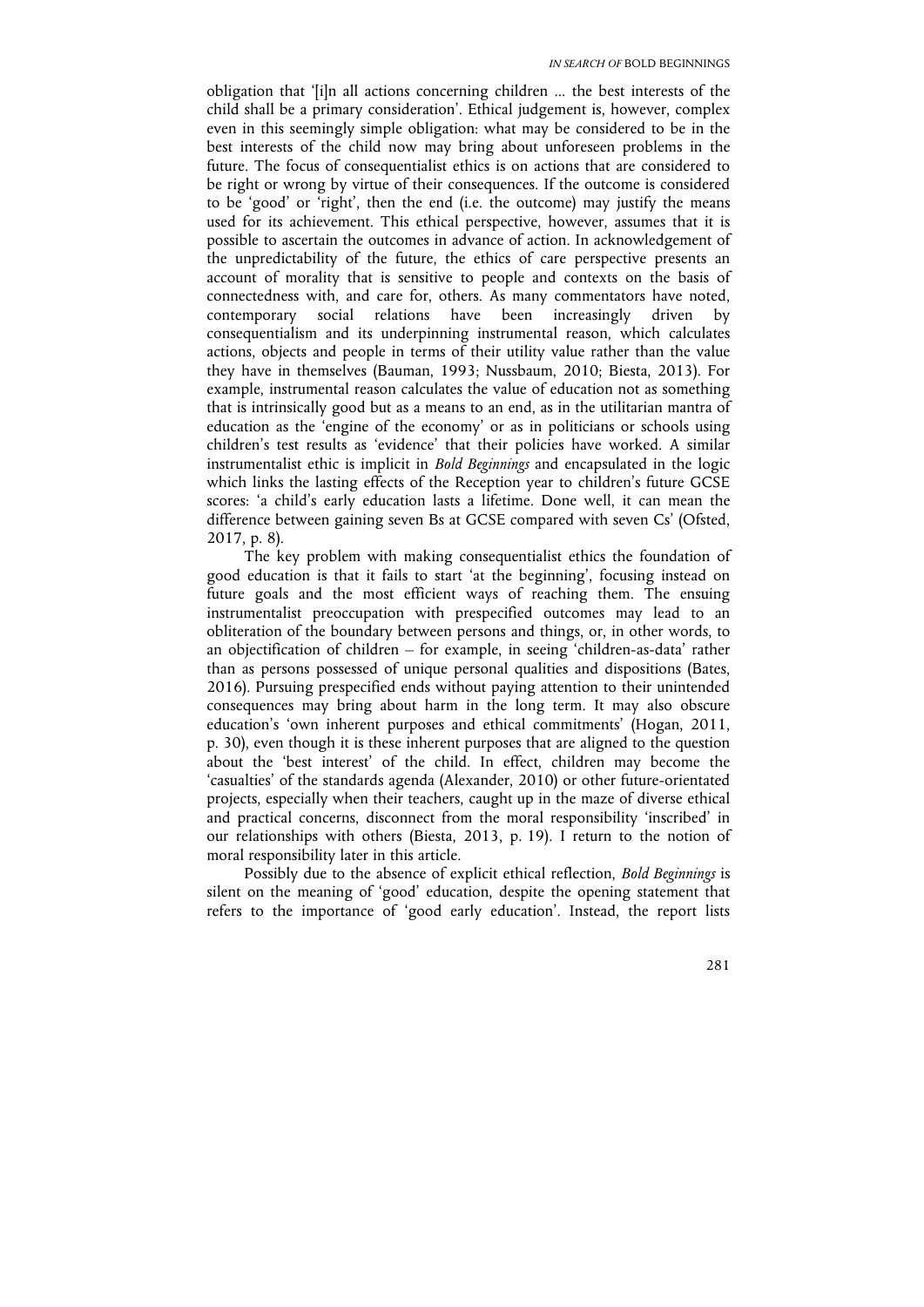numerous examples of what the Reception year is like in good and outstanding schools. Consider the following statements:

[Reception] is a time when leaders and staff establish the rules, routines and expectations of learning. (p. 8)

Leaders and staff ignored the perceived tensions between the principles of the EYFS [Early Years Foundation Stage] and teaching a whole class directly. They recognised that teaching the whole class was at times the most efficient way of imparting knowledge. (p. 16)

Leaders and staff knew that most learning could not be selfdiscovered or left to chance through each child's own choices. Teachers appreciated that most knowledge, skills and processes needed to be taught directly. (p. 17)

Interventions ... when children were not as quick to pick up knowledge and understanding as others, they were given the extra support needed to help them keep up with their peers. (p. 18)

These statements convey an idea of 'good early education' that socialises children into the whole-school rules and routines and moves them on 'more quickly from their starting points, particularly in reading, writing and mathematics' (p. 10). That these are Ofsted priorities is unmistakable in the repetition of such words as: 'quick' and 'quickly' (referred to 14 times in the 28 pages of the main report); and 'direct', 'formal', 'whole-school' and 'whole-class' (referred to 32 times). Where the progress is not quick enough, interventions are applied so that nothing is 'left to chance'. Implicit here is pressure on children, leaders and teachers to 'quickly' achieve the desired outcomes. The Cambridge Primary Review researchers have found that the balance in the EYFS was often 'distorted by the downward pressure' on Reception: 'Many teachers feel obliged to prioritise literacy and numeracy as well as to drill fouryear-olds in the routines of lining up and sitting still and listening' (Alexander, 2010, p. 16). And yet:

There is no evidence that a child who spends more time learning through lessons – as opposed to learning through play – will 'do better' in the long run… research suggests the opposite; that too formal too soon can be dangerously counterproductive. In 14 of the 15 countries that scored higher than England in a major study of reading and literacy in 2006, children did not enter school until they were six or seven. (Alexander, 2010, p. 16)

Reception is thus defined by Ofsted in terms of constraints, and it is in the area of play that control has been promoted the most: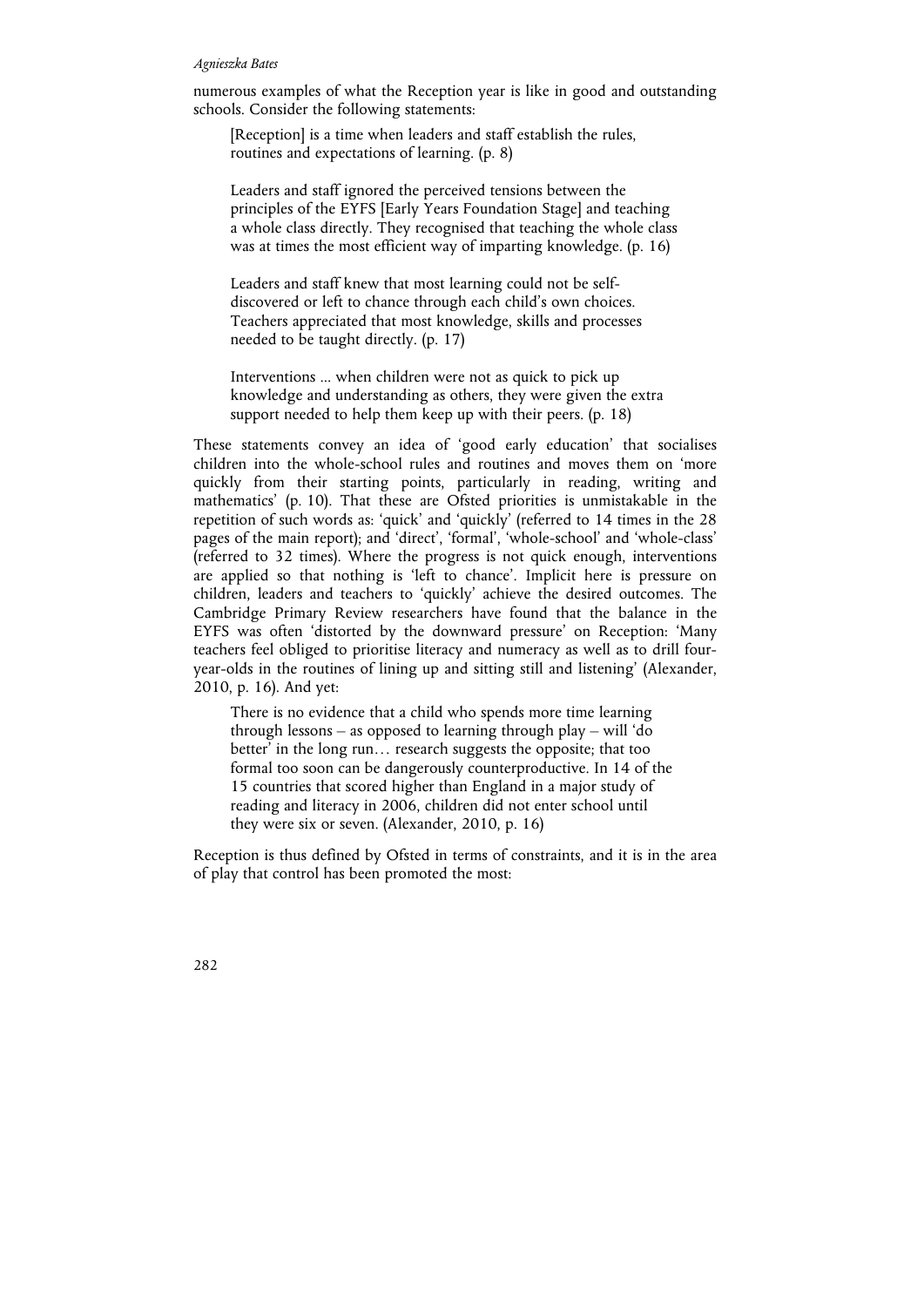Teachers sometimes directed children's play until they became confident to play without adult intervention… at the start of the year, teachers had spent time teaching children how to play. (p. 17)

In every school, leaders and staff were clear about the purpose of play and understood its place in the curriculum. They were even clearer about its implementation… Even within play, teachers made decisions about how structured or unstructured, dependent or independent each opportunity would be. (p. 16)

Play ... was used primarily for developing children's personal, social and emotional skills. (p. 4)

Some headteachers did not believe in the notion of 'free play'. They viewed playing without boundaries as too rosy and unrealistic a view of childhood. (p. 16)

Some [leaders] did not endorse providing free-flow provision [of play]. In these schools, children had access to the outdoors at set times of the day… The outdoors was used when it was the best space; for example to help children develop physical skills. Teachers focused on getting children active, raising their heart beat and teaching them to balance, ride bikes and climb. (p. 16)

References to 'implementing' play, 'teaching children how to play' and 'using' outdoor play to 'raise' the children's heartbeats are suggestive of excessive control and surveillance. The idea of 'useful' play diminishes the potential of free, imaginative play to support children in becoming 'capable of living with others without control' (Nussbaum, 2010, p. 99). As Nussbaum explains:

Play begins in magical fantasies in which the child controls what happens... As play develops, the child develops a capacity for wonder… as confidence and trust develop in interpersonal play with the parents or with other children, control is relaxed and the child is able to experiment with vulnerability and surprise in ways that could be distressing outside the play setting, but are delightful in play. (Nussbaum, 2010, pp. 99-101)

The educational and ethical value of imaginative play resides in how play connects children's experiences of their vulnerability to curiosity rather than to anxiety. The children imagined in *Bold Beginnings*, however, are not allowed to be vulnerable or entitled to carefree play. 'Good early education' is thus conceived in the report as interventions aimed at quickly 'moving children on', within a climate of 'ambition and high expectations' that may put undue pressure on four- to five-year-olds and undermine their confidence, especially if they do not make 'quick' enough progress in literacy and numeracy. The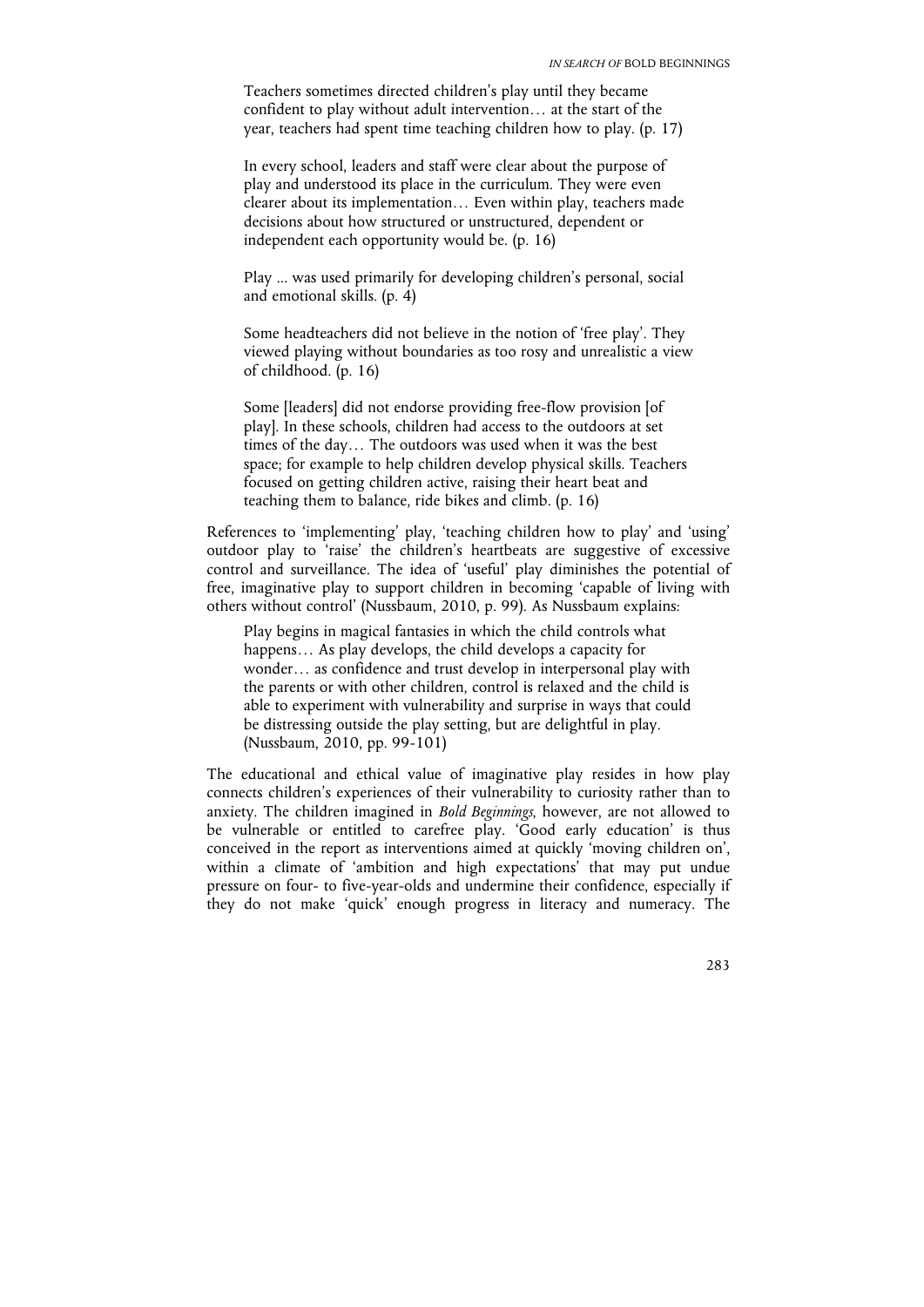damaging consequences of learning in this kind of environment may include stress, anxiety and disaffection (Hutchings, 2015). Perhaps of most concern is the point that the Reception year is a 'false start' for children who are not 'successful'. By extrapolation, the only 'true' start is to do with success, while failure is erased as 'false'. This is instrumentalism taken to the extreme based on the assumption that the Reception year means nothing if children do not make the 'expected progress'.

# **'Methodology', Knowledge Production and Moral Responsibility**

As outlined below, 'being evidence informed' as a 'moral duty' (Muijs, 2018) is as complex as enacting 'good' education as an ethical endeavour. But let us first focus on the research undertaken by Ofsted inspectors as explained in the 'Methodology' section of *Bold Beginnings*. The report purports to offer 'a fresh insight into leaders' curriculum intentions, how these are implemented and the impact on outcomes for pupils' (p. 2) whilst emphasising the 'uniqueness' of the Reception year. However, when scrutinised, it is difficult to find 'unique' or 'fresh' insights in this report. The research emphasis on 'leaders' curriculum intentions' spells out a hierarchical approach that appears to diminish the teachers' perspective and that excludes the perspectives of the parents and teacher educators. There are also some strong resemblances between the research findings and government policy, most notably in relation to the reported problem of excessive workload created by the EYFS Profiles (EYFSPs). The key Ofsted message that the Department for Education (DfE) should 'streamline the EYFSP' to reduce teachers' workload (p. 7) appears to support the government's controversial Baseline Assessment (DfE, 2014). The reference to early years teachers not being prepared well enough for teaching in Reception is reminiscent of the adversarial attitude to university initial teacher education (ITE) of the former education secretary Michael Gove (2010):

Some headteachers said that early years tutors in initial teacher education (ITE) promoted only one view of early years practice. They felt that this downplayed the importance of reading, writing and mathematics for the under-fives in favour of play-based pedagogy and child-initiated learning. This prevented effective progression into Year 1. (Ofsted, 2017, p. 29)

Although Ofsted appears to be critical of ITE tutors promoting 'only one view of early years practice', its report does the same, by praising schools where 'all staff had to be teaching reading, writing and mathematics in the same way' (p. 15).

But a question also needs to be asked about the extent to which the data collected by Ofsted inspector-researchers has been a genuine articulation of leaders' and teachers' views. Any researcher observing or interviewing participants, as Ofsted inspectors did, needs to take into account the possibility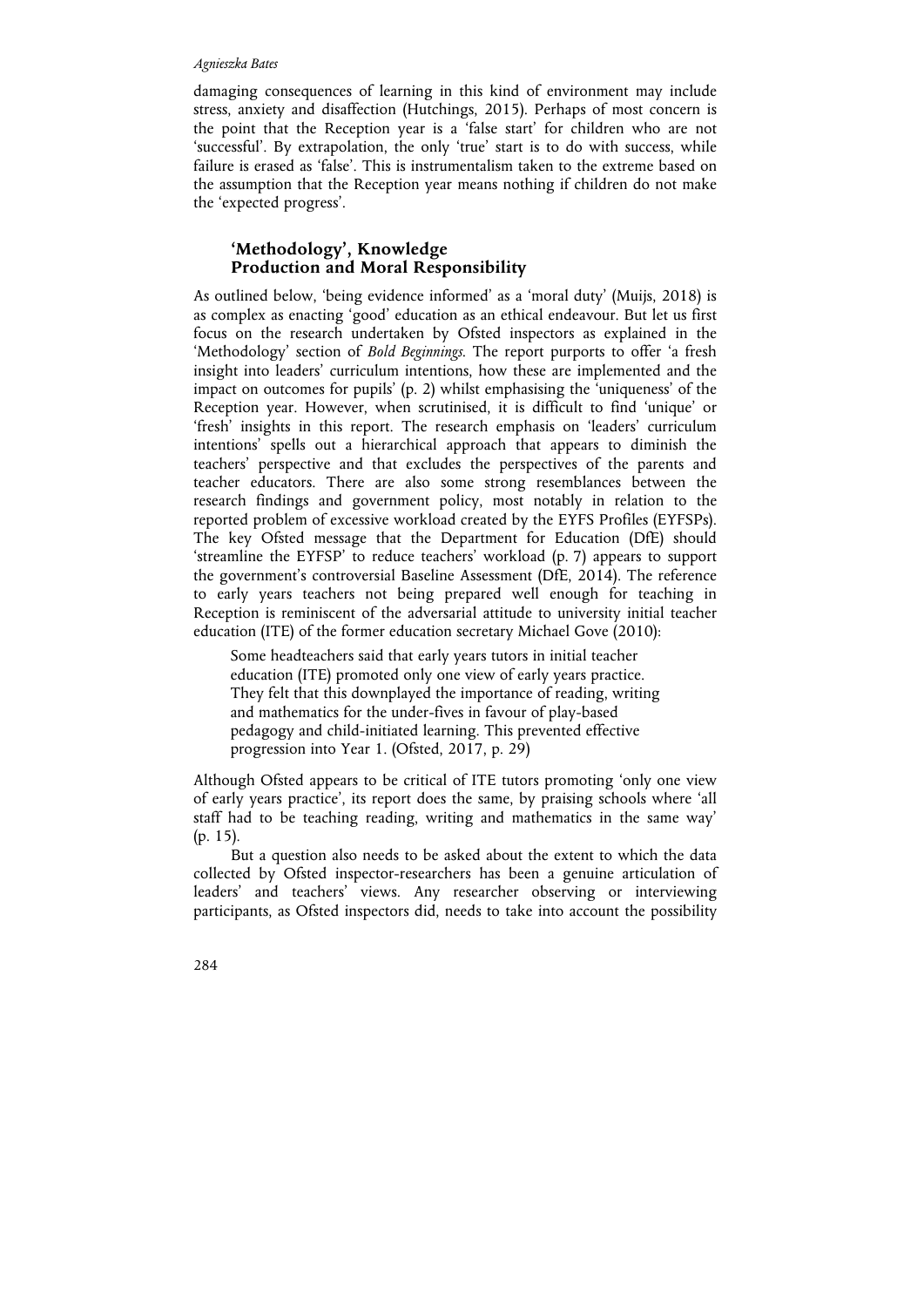of 'impressions management' by research participants seeking to construct a particular image of themselves (Alvesson, 2011). Managing impressions may have been exacerbated by power relationships, as well as being affected by issues around ethical access to leaders and teachers, some of whom may have felt obliged to participate in this research. The 'Methodology' section of the report is also silent on the complexities around the politics of knowledge production, researcher values and positioning.

Instrumental reason and the objectification of others, both of which have found their way into educational practice, may also be at work in research, rendering research participants into 'objects' of our scrutiny, whereby we use their data to pursue our own goals. When the research participant is 'dissembled' into 'traits' (Bauman, 1993, p. 127), the researcher may lose sight of the whole person as a moral subject. The findings can then be targeted at these specific traits rather than at the person, as in the traits reported as 'lacking' in the teachers in the schools, such as 'understanding about progression' (Ofsted, 2017, p. 29). Therefore, while 'being evidence informed' may be a 'moral duty', the very process of producing evidence may compromise both research ethics and the moral responsibility of the researcher to approach others as moral subjects.

## **An Alternative** *Bold Beginning*

To conclude, let us consider an alternative beginning, by taking ethics and morals rather than educational outcomes as our starting point. The main ethical challenge in the contemporary world is to recognise and check the instrumentalist impulse of 'using' others for our own ends. While respecting the dignity and the rights of others may be enshrined in ethical laws that we are obliged to adhere to, such as the UN Convention on the Rights of the Child, particularly important in the education of young children are ethics of care and the contingencies of situations and individuals that they require of us to be sensitive to. Above all, however, there is our moral responsibility for 'the other', not as 'something' that we choose because we care or because it is a 'moral duty' that we are obliged to abide by (Bauman, 1993; Biesta, 2013). Our responsibility for 'the other' is always already there, it is given, even though we may refuse to recognise it. This moral responsibility shines a spotlight on education conceived not as an attempt to take control to deliver predefined outcomes, but as an attempt to let go of control to let the new happen. It is a beginning that we are responsible for, even though we cannot control it. As Hannah Arendt (1977, p. 196) has noted, education begins:

at the point at which we decide whether we love the world enough to assume responsibility for it… And education, too, is where we decide whether we love our children enough not to expel them from our world and leave them to their own devices, nor to strike from their hands their chance of undertaking something new, something unforeseen by us.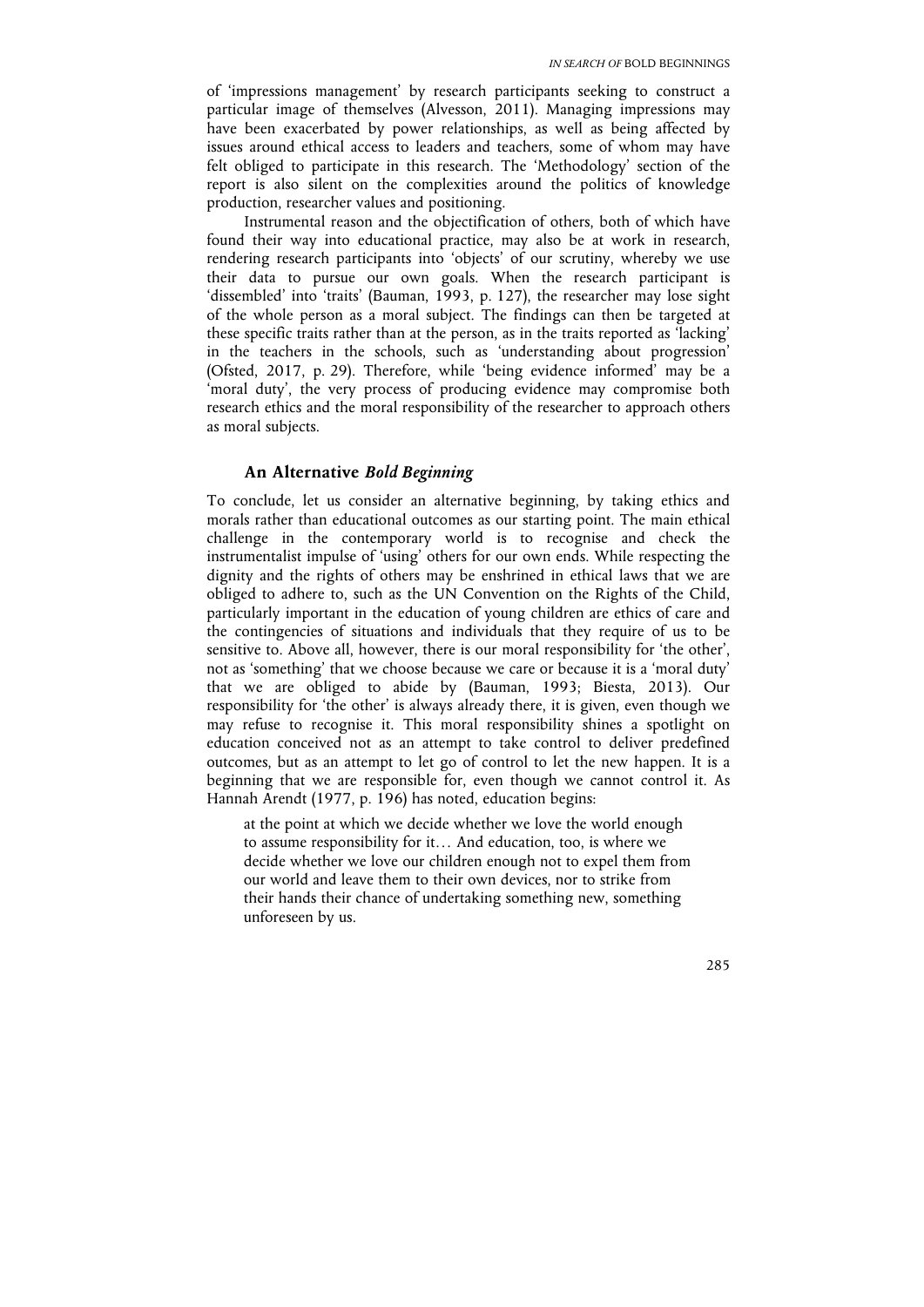In light of Arendt's insight into how education begins, it is clear that *Bold Beginnings* has taken a narrow, instrumentalist view of what the Reception curriculum and pedagogy should be, based on control and routines of formal teaching, at the expense of play and development of imagination. The narrow Ofsted parameters of 'quick' progress and 'ambitious' GCSE scores that define both educational success and 'good' education lead to the 'dissembling' of children and teachers into sets of 'traits' that need to be worked on, inspected and improved. In the process of this 'dissembling', children and teachers lose their status as whole persons – moral subjects – and the vast territory in which questions of ethics and morals arise becomes a moral desert. If *Bold Beginnings* is to shine a spotlight on 'good early education', then the Ofsted formula needs to be rebalanced to recognise the importance of children and teachers as whole persons and the right of children to play (UNICEF, 1989). To negate the importance of play or resort to 'using' play for extrinsic ends is to sever the connectedness among children that arises in play and to stunt children's capacity for wonder that makes learning magical (Nussbaum, 2010). It is within children's play and in sensitive relations between teachers and children as whole persons that early years education can connect anew both to its magic and to its moral dimension, in ways that are unforeseen by us.

## **References**

- Alexander, R. (2010) Introducing the Cambridge Primary Review. https://cprtrust.org.uk/wp-content/uploads/2013/10/CPR\_revised\_booklet.pdf
- Alexander, R., Armstrong, M., Flutter, J., Hargreaves, L., Harlen, W., Harrison, D., Hartley-Brewer, E., Kershner, R., MacBeath, J., Mayall, B., Northen, S., Pugh, G., Richards, C. & Utting, D. (2010) *Children, their World, their Education: final report and recommendations of the Cambridge Primary Review*. Abingdon: Routledge and the University of Cambridge.
- Alvesson, M. (2011) *Interpreting Interviews*. London: SAGE. https://doi.org/10.4135/9781446268353
- Arendt, H. (1977) *Between Past and Future: eight exercises in political thought*. Harmondsworth: Penguin.
- Bates, A. (2016) *Transforming Education: meanings, myths and complexity*. Abingdon: Routledge.
- Bauman, Z. (1993) *Postmodern Ethics*. Oxford: Blackwell.
- Biesta, G.J.J. (2013) *The Beautiful Risk of Education*. London: Paradigm.
- Centre for Research in Early Childhood (CREC) (2017) Our Response to Ofsted Paper: *Bold Beginnings*. http://www.crec.co.uk/announcements/our-response-to-ofstedpaper-bold-beginnings
- Department for Education (DfE) (2014) Reforming Assessment and Accountability for Primary Schools.

https://assets.publishing.service.gov.uk/government/uploads/system/uploads/att achment\_data/file/297595/Primary\_Accountability\_and\_Assessment\_Consultatio n\_Response.pdf

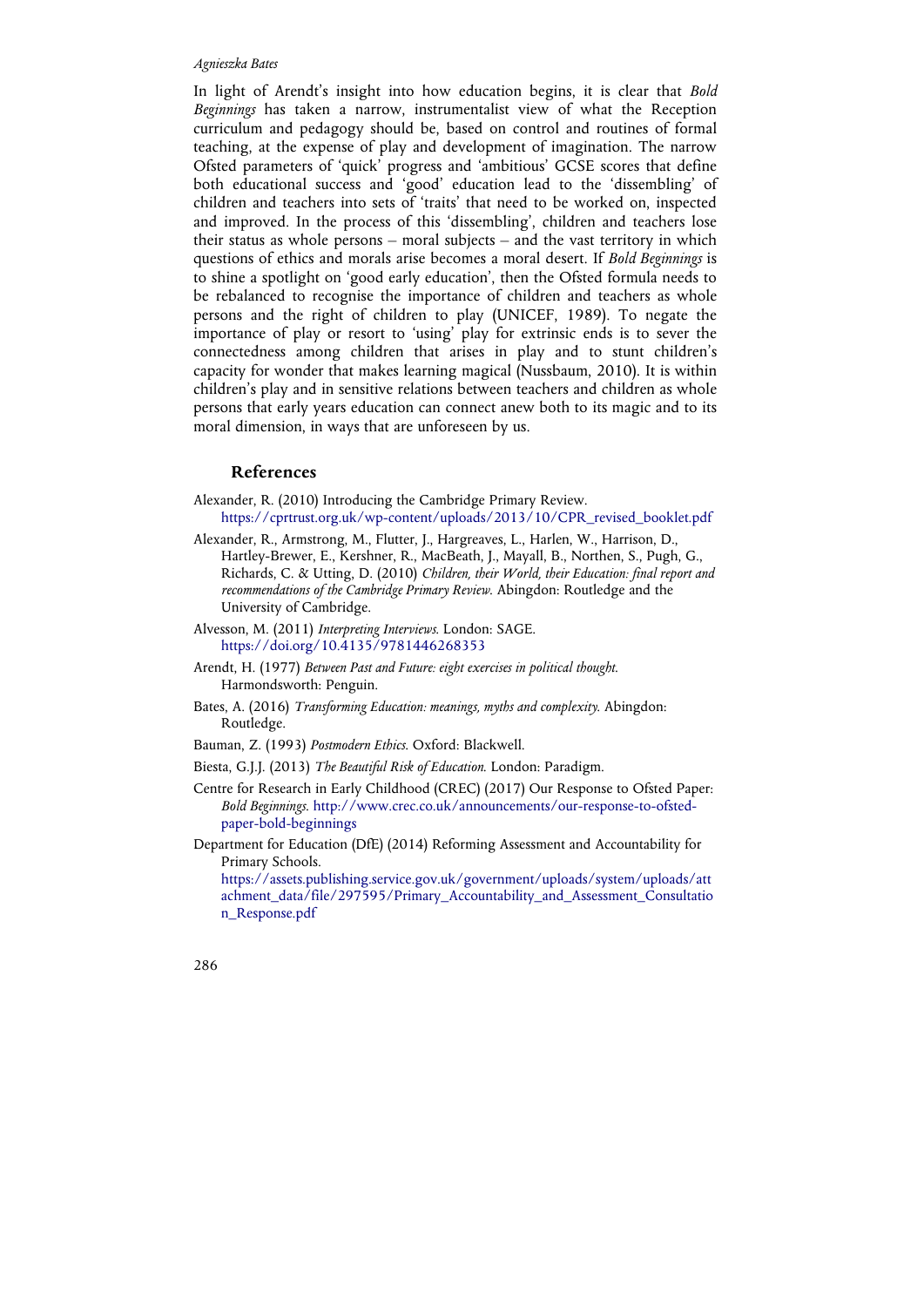- Ford, P. (2017) On OFSTED's Early Years Report: some do's and don'ts for Professor Muijs to consider. https://edsacredprofane.wordpress.com/2017/12/30/onofsteds-early-years-report-some-dos-and-donts-for-professor-mujis-to-ponder/
- Freakley, M. & Burgh, G. (2001) *Engaging with Ethics: ethical inquiry for teachers*. Katoombak: Social Science Press.
- Gaunt, C. (2018) Ofsted's Gill Jones Begins Drive to Clarify Bold Beginnings Report, *Nursery World*, 23 January. https://www.nurseryworld.co.uk/nurseryworld/news/1163420/ofsteds-gill-jones-begins-drive-to-clarify-bold-beginningsreport
- Gove, M. (2010) Speech to the National College Annual Conference, Birmingham, 16 June 2010. https://www.gov.uk/government/speeches/michael-gove-to-thenational-college-annual-conference-birmingham
- Hogan, P. (2011) The Ethical Orientations of Education as a Practice in its Own Right, *Ethics and Education*, 6(1) (March), 27-40.
- Hutchings, M. (2015) *Exam Factories? The Impact of Accountability Measures on Children and Young People*. London: National Union of Teachers (NUT).
- Institute of Education (IOE) (2108) What If… We Really Wanted Evidence-informed Practice in the Classroom? http://www.ucl.ac.uk/ioe/news-events/eventspub/jan-2018/what-if-evidence-informedpractice?utm\_source=homepage&utm\_medium=carousel&utm\_campaign=eventdebate-evidence-201801
- Muijs, D. (2018) An Evidence-informed System an Evidence-informed Inspectorate. https://www.slideshare.net/Ofstednews/an-evidenceinformed-system-anevidenceinformed-inspectorate
- Nussbaum, M. (2010) *Not for Profit: why democracy needs the humanities*. Princeton, NJ: Princeton University Press.
- Ofsted (2017) *Bold Beginnings: the Reception curriculum in a sample of good and outstanding primary schools*. https://www.gov.uk/government/publications/receptioncurriculum-in-good-and-outstanding-primary-schools-bold-beginnings
- Parliament (2018) Ofsted Chief Inspector Questioned. https://www.parliament.uk/business/committees/committees-a-z/commonsselect/education-committee/news-parliament-2017/accountability-hearingsevidence-17-192/
- Perryman, J. (2009) Inspection and the Fabrication of Professional and Performative Processes, *Journal of Education Policy*, 24(5), 611-631. https://doi.org/10.1080/02680930903125129
- Richards, C. (2018) Ofsted Inspection as Existential Threat, *FORUM*, 60(1), 129-132. https://doi.org/10.15730/forum.2018.60.1.129
- TACTYC (Association for Professional Development in Early Years) (2017) A Response to Ofsted's (2017) report, *Bold beginnings: the Reception curriculum in a sample of good and outstanding primary schools*, by TACTYC. http://tactyc.org.uk/wpcontent/uploads/2017/12/Bold-Beginnings-TACTYC-response-FINAL-09.12.17.pdf
- UK Literacy Association (UKLA) (2018) Ofsted's *Bold Beginnings*: UKLA response. https://ukla.org/downloads/Ofsted\_Bold\_beginnings\_UKLA\_critique\_.pdf